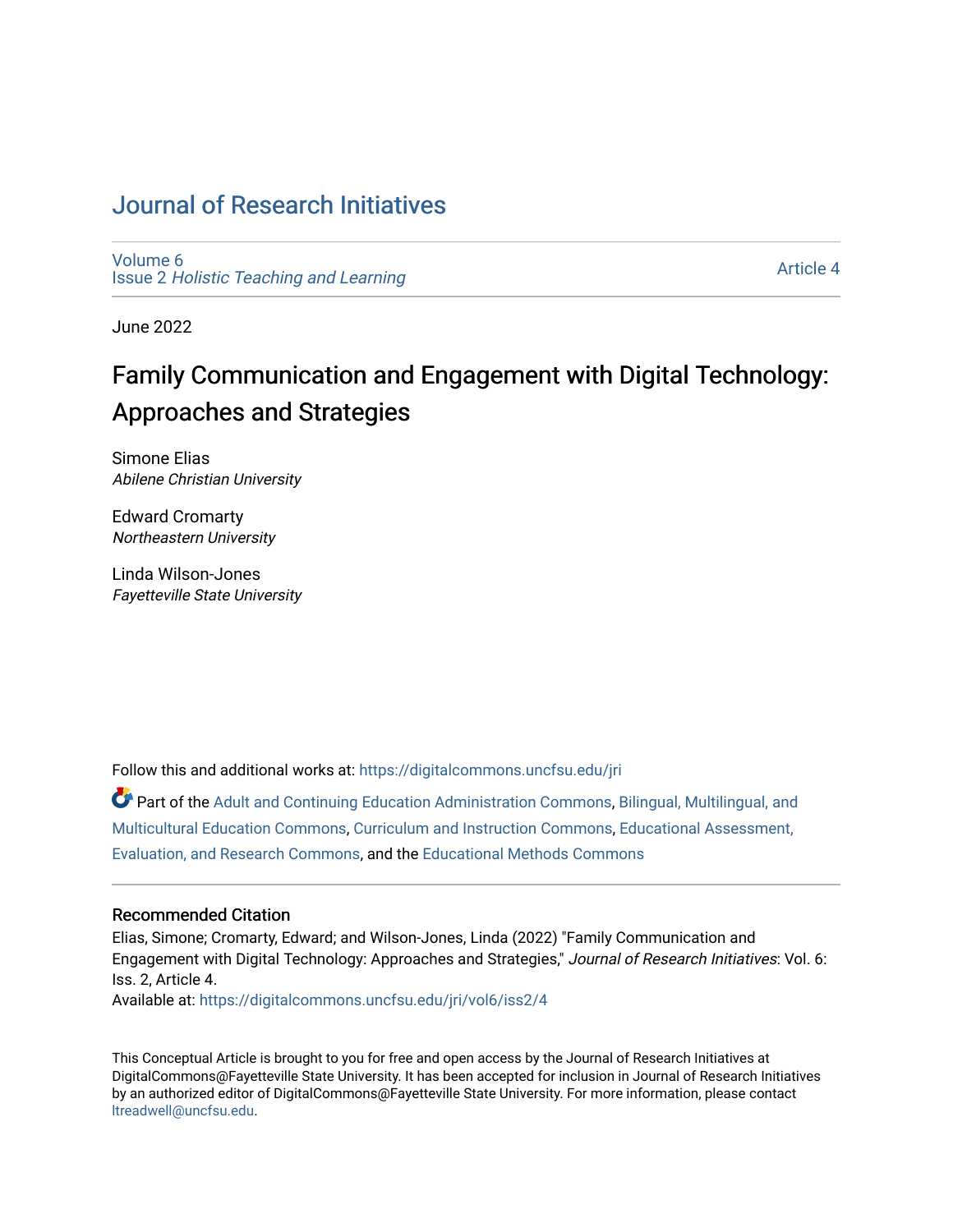# Family Communication and Engagement with Digital Technology: Approaches and Strategies

# Keywords

Communication, Education, Technology Education, Family Communication, Adult Education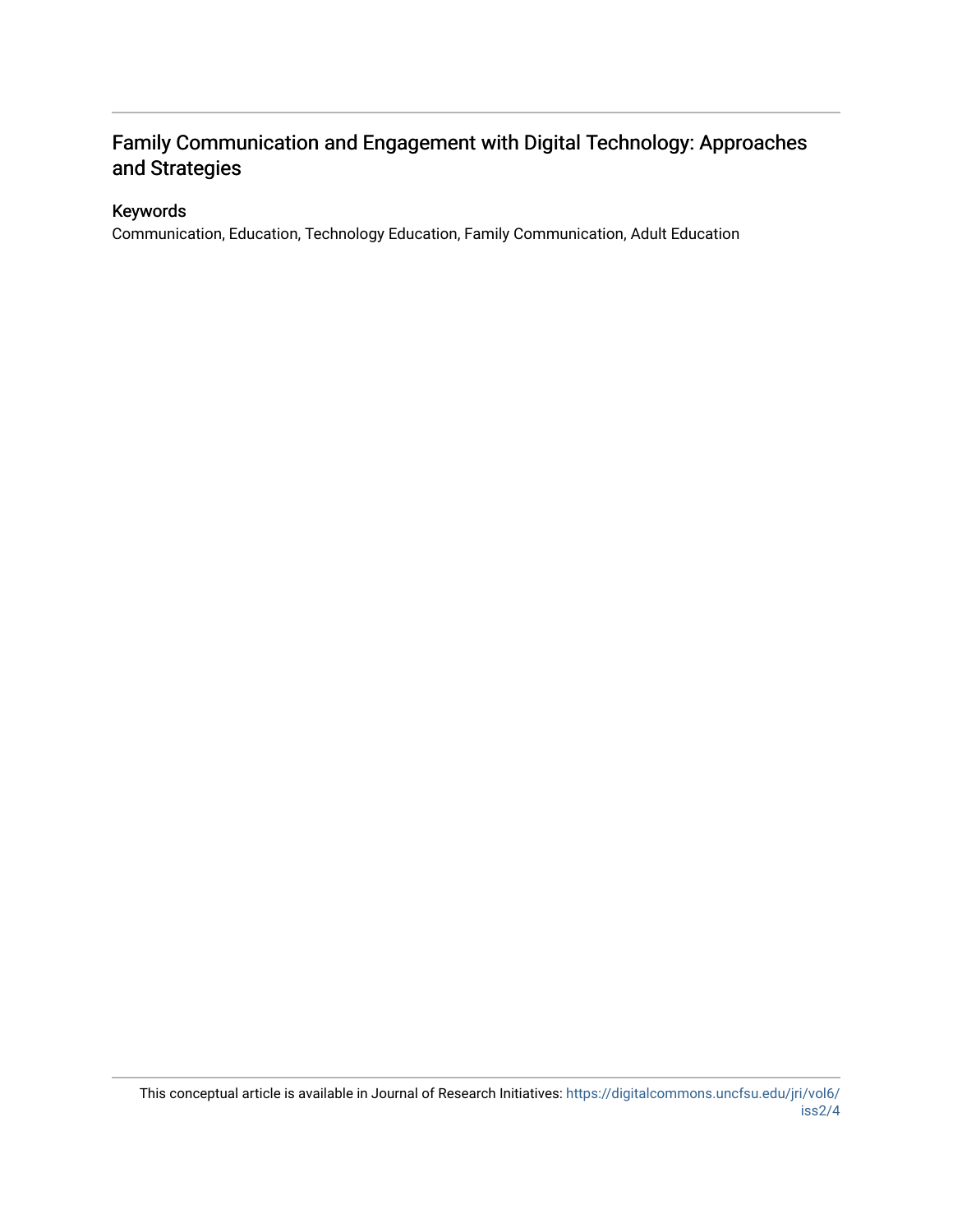

# **FAMILY COMMUNICATION AND ENGAGEMENT WITH DIGITAL TECHNOLOGY: APPROACHES AND STRATEGIES**

Simone Elias, *Abilene Christian University* Edward Cromarty, *Northeastern University* Linda Wilson-Jones, *Fayetteville State University*

#### **Abstract**

This article discusses family engagement with digital technology in inclusive education focusing on the development of caring relationships, diversity of communication skills within family and educational communities, the integration of the classroom and home, and being a media mentor to families. It reviews research related to family engagement with media technology and seeks to provide a flexible guide which may be adapted to diverse environments to assist in developing technology-infused family engagement and communication strategies. The educational practices discussed consider the importance of the family in the technology hybridized classroom and consider socioeconomic, cultural, linguistic, and human diversity as factors that impact communication and family engagement in promoting positive educational relationships using digital technology. The article takes a holistic approach toward diversity in the use of media and technology to strengthen the home-school connection in inclusive education. It examines linguistically diverse communication across home, school, and community and the development of mentoring relationships using media and technology. The article emphasizes the importance of caring relationships, and that digital media are tools to assist creative human learning and not an end in themselves.

## Keywords:

Communication, Education, Technology Education, Family Communication, Adult Education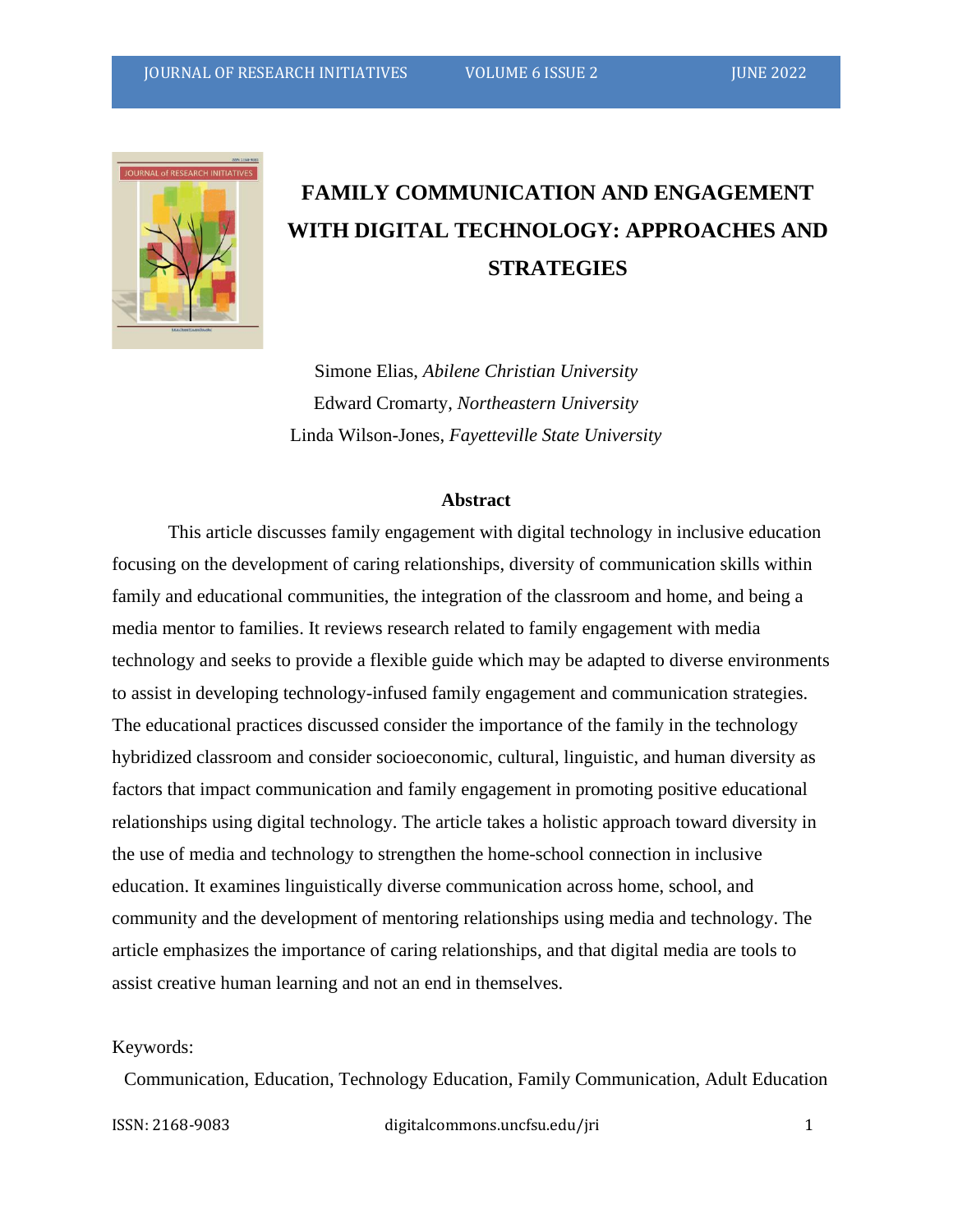## **Introduction**

This paper addresses the following categories for communication and engagement with families: (1) Developing caring relationships with families; (2) skills for communicating with families and diversity considerations (3) bringing the classroom to the home and (4) being a media mentor to families. The purpose of this paper is twofold. First, it seeks to address research related to family engagement with digital technology as it navigates the four categories described above. Second, it seeks to provide a flexible guide for developing technology-infused family engagement and communication plans based on research. This paper is divided into two sections. Section I introduces an overview of research about family engagement and communication strategies involving technology. Section II provides digital technology strategies that can be used to communicate, collaborate, and engage with families.

# **Section I: Research**

#### **Family Engagement and Student Success**

As this review navigates the literature and research related to family engagement and communication strategies involving technology, family engagement will be defined as "… a shared responsibility of families and educators for children's learning" (Lopez et al., 2016, p. 59). This definition highlights Donohue's (2016) research built on the Institute of Medicine and the National Research Council (IMNRC) premises. The IMNRC suggests that educators

…need skills in communicating, working collaboratively, and developing partnerships with families. They have an important role in preparing families to engage in behaviors and activities that enhance development and early learning and to maintain continuity and consistency across home and out-of-home settings and learning environments for young children (Institute of Medicine and the National Research Council (2015), p. 291 as cited in Donohue, 2016, pp. 8-9).

ISSN: 2168-9083 digitalcommons.uncfsu.edu/jri 2 Research has already established the "importance of family engagement in the digital age" (Donohue, 2016, p.10). Research has also determined that "technology can empower and engage parents, caregivers, and families, and the emerging role of media mentors to guide young children and their families in the twenty-first century" (Donohue, 2016, p.10). While the study of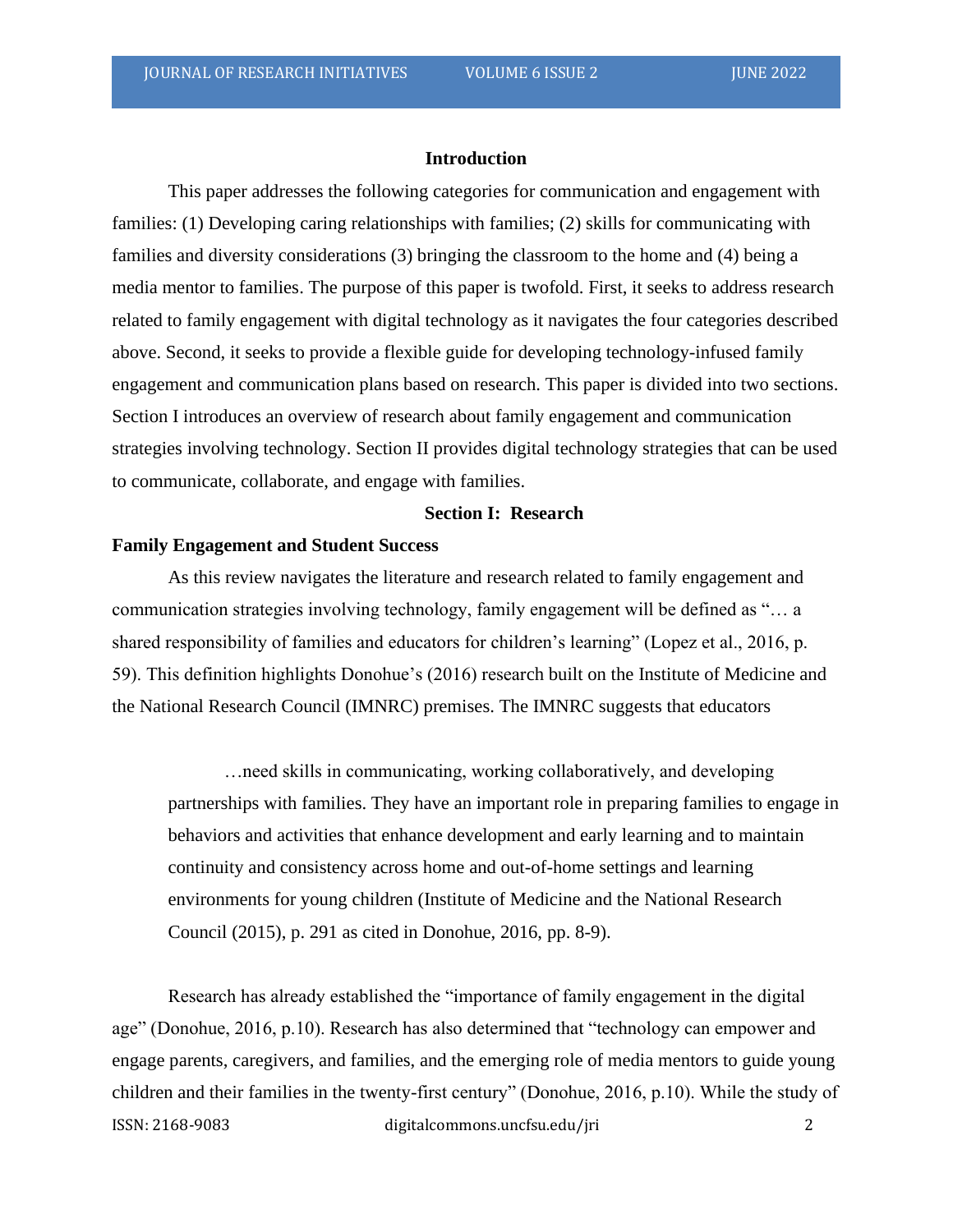the benefits of family engagement is not a new topic in the scholarly literature (Lowenhaupt, 2012; Redding et al., 2011), the discussion surrounding effective family engagement and communication strategies involving technology has been gaining momentum in the past years (Donohue, 2016), and in particular during the Covid-19 pandemic (Burgess & Anderson, 2020; Charania, 2021).

Research and practice suggest that family engagement is a key factor for school achievement (Boberiene, 2013; Kelty & Wakabayashi, 2020; Burgess & Anderson, 2020; Charania, 2021). In this context, Pattni-Shah (2008) wrote that "It is through communication that teachers and parents can learn from each other and work together" (p. 86). Critically important, however, as educators evaluate the best and most effective ways to incorporate digital technology in the school environment and serve as media mentors to children and families, is to consider the cultural and linguistic differences as well as social-economic factors that may impact family engagement with digital media (Guernsey et al., 2016). Therefore, considering the significance and benefits of family engagement in children's education, it is critical to examine research-based effective family engagement and communication strategies with digital technology that considers diversity. This information may serve to guide a holistic approach for technology-infused family engagement and communication plans in schools.

#### **Section II: Strategies: A Holistic Approach**

#### **Effective Family Engagement and Communication Strategies Involving Technology**

*Developing Caring Relationships with Families.* Guernsey, Clark, and Donohue (2016) suggested that "In early childhood, relationships matter most" (p. 25). They stressed the significance of fostering caring relationships with digital technology, articulating that "…young children learn best in the context of interactions and relationships with attentive, responsive, and caring adults, so technology should be used to support and strengthen adult/child relationships and promote joint engagement with media—using media together supports learning" (Guernsey et al., 2016, p. 25). Therefore, efforts involving family engagement with technology should center on human activities, and technology should be used as a tool to strengthen and promote positive relationships.

ISSN: 2168-9083 digitalcommons.uncfsu.edu/jri 3 The development of caring relationships with families using digital technology can be accomplished in various ways, such as involving the community (Lopez et al., 2016). As part of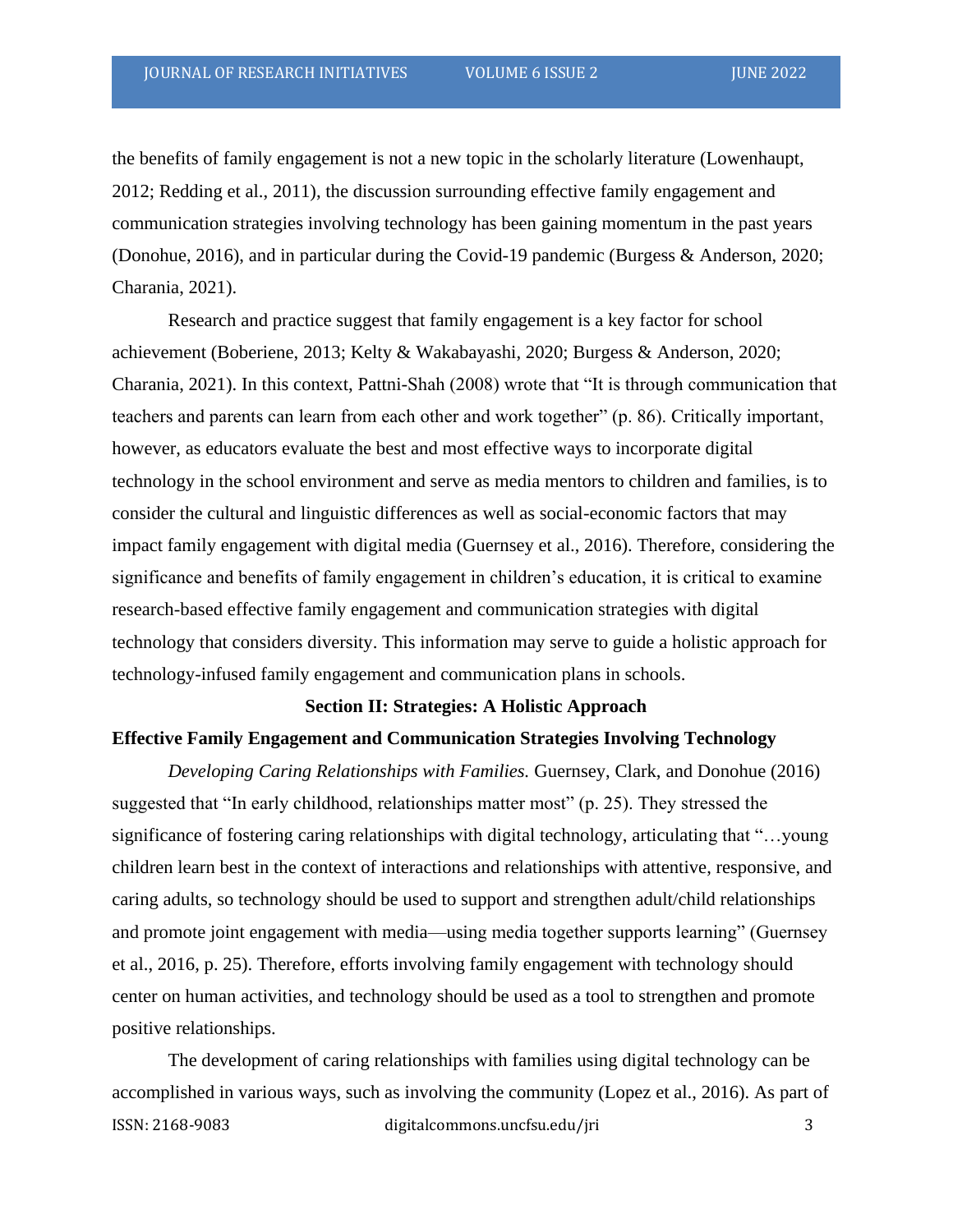a pilot study, Buffalo Public schools, for example, involved the community at large by collaborating with Canisius College Early Childhood Center to create a school video with the purpose "to provide families with pertinent information regarding the school program as well as suggestions for families to help promote their young children's success in school" (Calabrese, 2006, p. 155). In the video, "All students, faculty, and staff members, as well as some parents, were featured. The findings of the pilot study suggested improvement of communication and relationships with families" (Calabrese, 2006, p. 155). Thus, involving the community with digital tools such as collaborative and informative videos can be another excellent strategy to engage families, maximize their participation and collaboration with schools, educators, and children, and open channels of a caring relationship.

*Skills for Communicating with Families- Communication Skills and Considerations for Diverse Families.* Research has already determined that "Teachers must have specific skills, knowledge, and dispositions to engage in collaborative practices, support home-based involvement, and engage in culturally responsive practices" (Smith & Sheridan, 2019, p. 130). Guernsey and colleagues articulated diversity and emphasized the significance of culturally responsive caring relationships, proposing a "holistic approach to diversity" when using technology as a tool to engage families (Guernsey et al., 2016, p. 25). According to Guernsey and colleagues, in the quest to "use technology tools to communicate and connect with parents, strengthen the home-school connection, and enhance family engagement, no one product or tool can effectively address all of these attributes" (Guernsey et al., 2016, p. 21). Thus, digital efforts and strategies that encourage representation of all stakeholders and are attentive to diversity, equity, inclusion, and social justice should be considered and seen as part of communication skills that must be developed to maximize family engagement with digital tools.

ISSN: 2168-9083 digitalcommons.uncfsu.edu/jri 4 Rached, Elias, and Wilson-Jones' (2020) study of parent-school relationships in a Title 1 Elementary School in Massachusetts suggested that educators seeking to develop culturally sensitive caring relationships with families should assess and seek to understand the families and communities they serve with a focus on the families' communication preferences. Thus, assessing families' communication preferences is necessary before selecting digital tools that promote communication and engagement, and may be used as a tool or strategy that is suitable for one school context, but might not always be suitable to all school contexts. Without the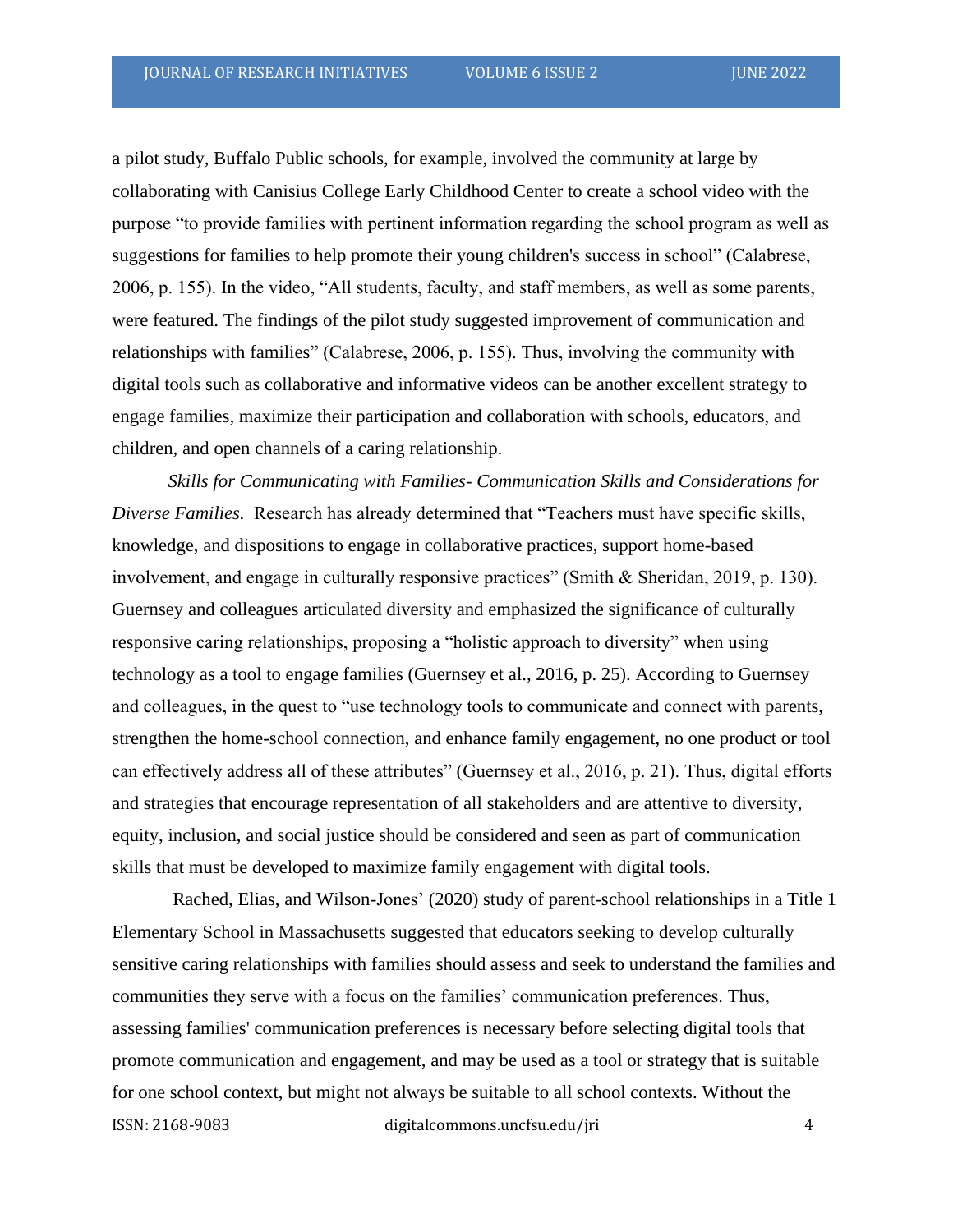understanding of the families, the children, and the community, the educator may not become an effective media mentor for families, nor might they be successful in their quest to use technology to bridge the gap between home and school. Therefore, from a holistic perspective, it can be argued that parental engagement may take various forms. Technology-infused family engagement and communication plans should be designed considering research and the school's context to be effective and meaningful. For instance, in a diverse Title 1 ELL school, it would be important to assess the school's demographics, the district, and the community to best serve the families (Rached, 2015; Rached et al., 2020).

*Bringing the Classroom to the Home.* Baxter and Toe (2021) advocated for schools to rethink their communication strategies and adopt a more holistic approach to family engagement to "re-contextualise [sic] children's learning from being school-centric to occurring across home, community, and school contexts" (Baxter & Toe, 2021, p. 20). In a study of a "linguistically diverse community" in Australia's primary schools, Baxter and Toe (2021) proposed "enhance families' engagement in their children's learning, through classroom teachers' use of social media" (p. 01). The study's results suggested that adapting "social media posts to better support families to talk with their children about learning can contribute to parent knowledge and experiences" (Baxter & Toe, 2021, p. 20). Thus, digital efforts and strategies that recontextualize the learning as happening within a broader context besides school and using videos as a means to communicate that engages the community may be one way to engage families with digital media. Videoconferencing among students and educators may be used to promote free expression in the hybrid and online classroom. It may also provide a multi-dimensional method of communication which assists educators in learning about and engaging the diverse learning needs of students.

ISSN: 2168-9083 digitalcommons.uncfsu.edu/jri 5 Snell, Hindman, and Wasik (2020) explored texting to support family-school engagement in early childhood contexts. They suggested that "new technologies offer exciting opportunities for improving home-school communication, family engagement, and children's learning in early childhood" (Snell et al., 2020, p. 447). The study explored the "nature of current communication (including texting) between school and home, openness among teachers and families to the idea of sending or receiving home-school communication via text, and beliefs among teachers and families about how texting can support various aspects of family-school engagement" (Snell et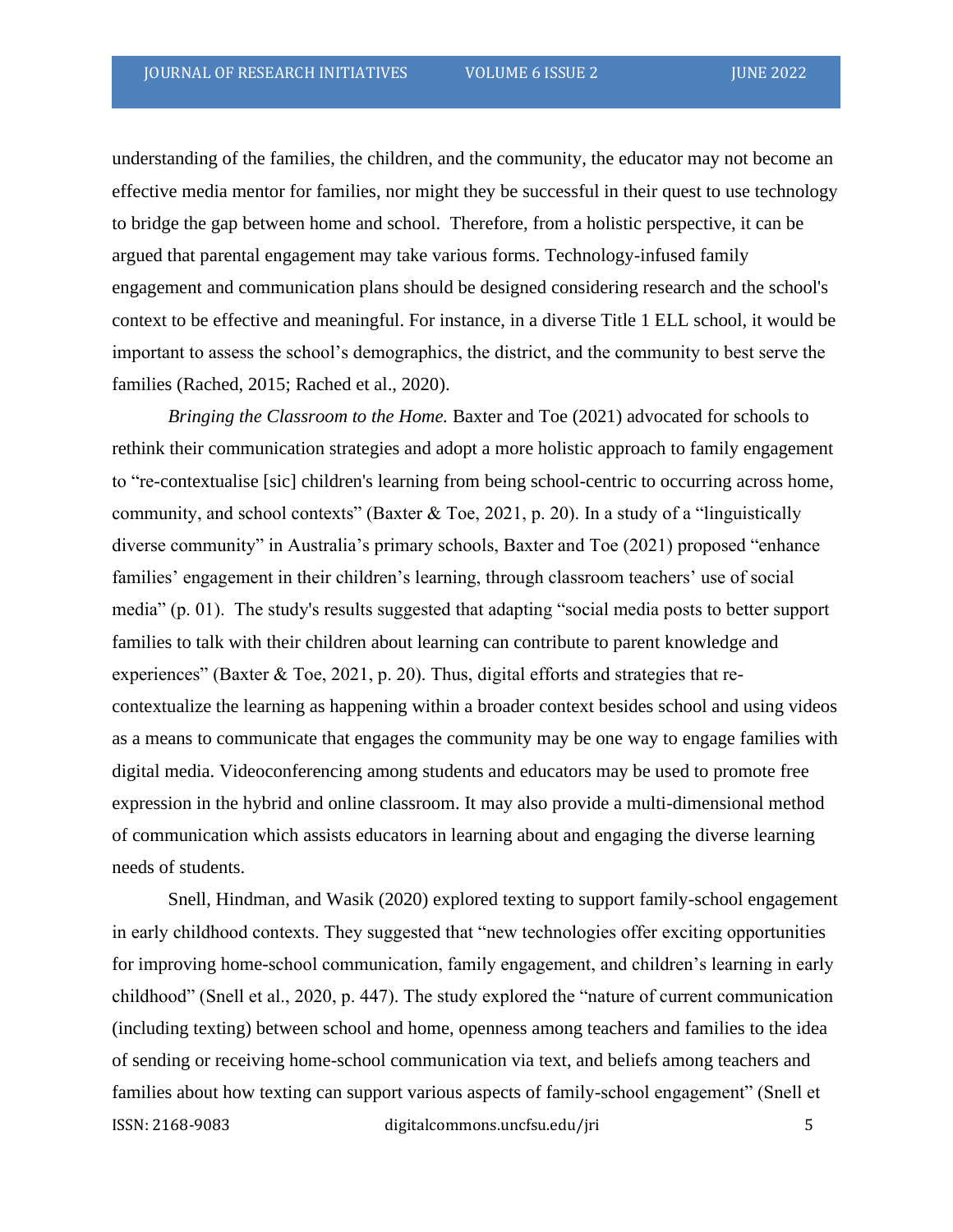al., 2020, p. 447). Their study's findings indicated "that many teachers and families are enthusiastic about using texting and view texting as a tool to further family-school engagement and communication and to enhance child outcomes" (Snell et al., 2020, p. 447). Thus, digital efforts and strategies that simplify communication and meet families where they are in terms of comfort with media may be a good start and another strategy for family engagement with technology.

*Being a Media Mentor to Parents.* In the quest for more meaningful family engagement in schools, Lopez and colleagues (2016) advocated for early childhood educators to assume the role of media mentors. A media mentor is defined as an educator "who supports children and their families in their media decisions and practices around healthy media use and who has access to and shares recommendations for and research on children's media use" (Donahue, 2016, p. 2). Lopez and colleagues suggested that in this mentorship role, educators should "adopt a systems framework for understanding the role of digital media within a larger early-education program that includes its leadership and management, staff development, and teaching and learning activities with children and their families" (Lopez et al., 2016, p. 58).

As educators consider assuming the role of media mentors, one strategy they may adopt at the onset is diversity assessment, and they should consider evaluating their contexts with diversity lenses. The next strategy is to look into approaches for change based on the analysis of the needs, cultural and linguistic factors related to families, and comfort levels with digital technology as it relates to communication. Once the data analysis is completed, a plan can be designed to influence behaviors. One way to drive change is to influence behaviors with theoretical and scholar-practitioner approaches based on positive psychology. Dossani and Auger (2016) suggested an approach using "nudges" as a strategy to influence behaviors. The authors defined nudges as "a brief suggestion or reminder of a positive behavior—is a small step that is typically inexpensive and a non-intrusive means of promoting behavioral changes" (Dossani, & Auger, 2016, p. 74). The authors proposed developing simplistic communication efforts using "electronic nudges", such as "text messages recommending a book to read with one's child" and similar learning practices with applications and social media suggesting that these actions "might subconsciously change behavior" (Dossani, & Auger, 2016, p. 74).

ISSN: 2168-9083 digitalcommons.uncfsu.edu/jri 6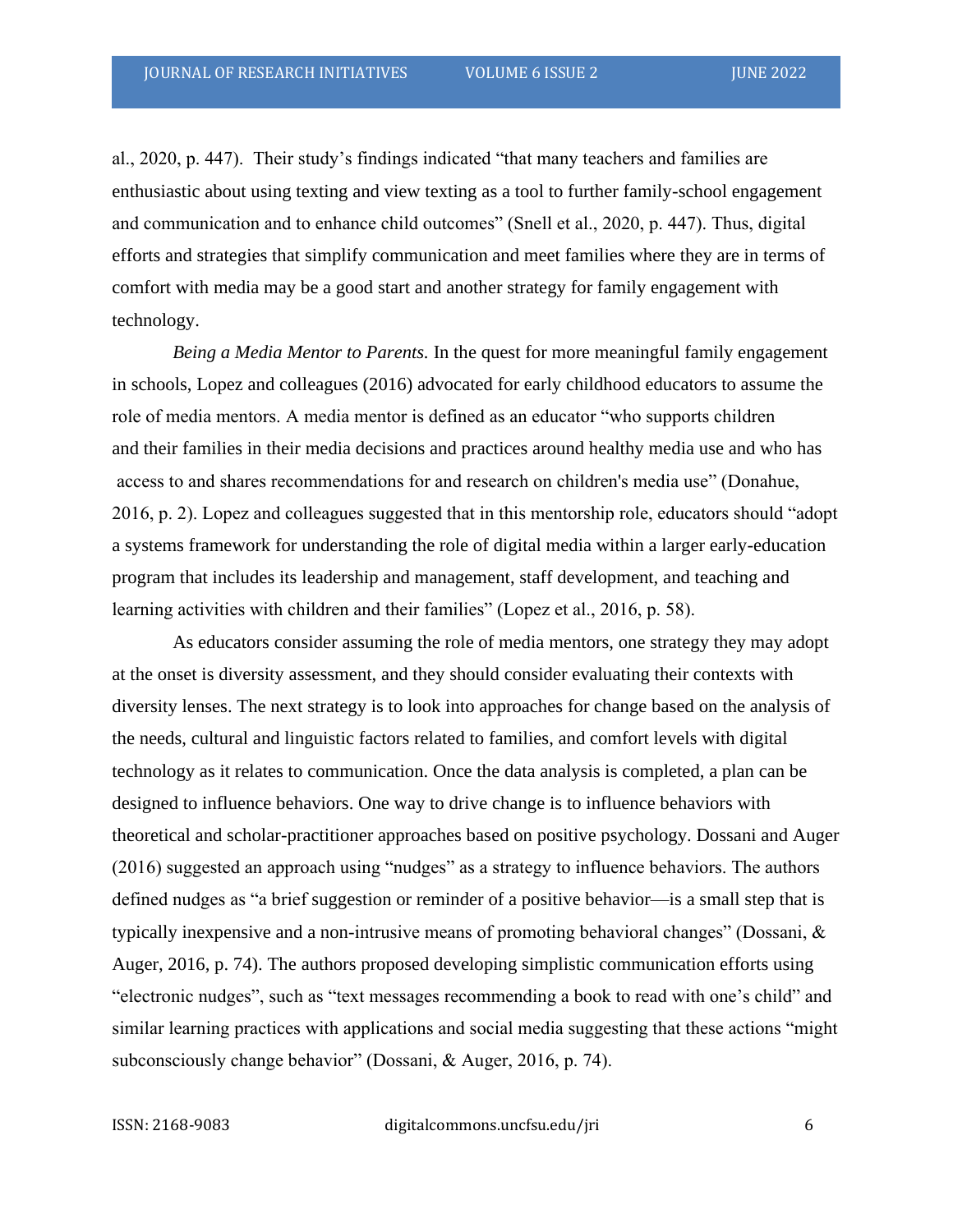Dossani and Auger also articulated that social media and applications "might make nudges more effective than the one-way interactions that text messages represent. One key to success is for nudges to be simple enough not to overwhelm the recipient" (Dossani, & Auger, 2016, p. 83). While this suggestion aligns with Baxter and Toe's (2021) research, some researchers caution that the practice should be mindful of cultural, social, economic, and contextual aspects. Thus, when using "technology (social media, Facebook, email, texts, tweets)" to engage families, educators should "not assume all have access or will use it" (Bartz, Collins-Ayanlaja & Rice, 2017, p. 7). Digital equity includes more than just access to technology, it includes equitable availability of materials and opportunities for learning (Holland, 2019).

Goodwin (2016) built on the concept of media mentorship to explore strategies for developing healthy media habits and introduced the idea of media management plans. According to Goodwin, "These plans ensure that children's digital habits promote, not impede, their learning and development and allow children to develop healthy and sustainable media habits" (Goodwin, 2016, p. 115). The author suggested that these media management plans should be proactive and must include "learning experiences that consider what, when, with whom, where, why, how, and how much media will be used with young children" (Goodwin, 2016, p. 129). This is another strategy that may enhance educators' digital efforts to use digital media for family engagement. Table 1 presents some potential digital strategies for technology-mediated family communication and engagement based on the research provided in this paper.

| Category                                   | <b>Potential Digital Strategies</b>                                                                                                                  |
|--------------------------------------------|------------------------------------------------------------------------------------------------------------------------------------------------------|
| Developing Caring Relationships with       | Partner with the children and their families to define what a caring<br>٠<br>relationship with digital technology means in the school, district, and |
| Families                                   | community.                                                                                                                                           |
|                                            | Use the collaborative definition to drive and encourage the expected kind of<br>٠                                                                    |
|                                            | digital engagement and select potential digital tools that can aid in this                                                                           |
|                                            | effort.                                                                                                                                              |
|                                            | Use qualitative and quantitative approaches to assess and understand the<br>٠                                                                        |
| <b>Skills for Communicating with</b>       | demographics of the school, the district, and the community at large and                                                                             |
| Families: Communication skills and         | their comfort levels with digital technology.                                                                                                        |
| <b>Considerations for Diverse Families</b> |                                                                                                                                                      |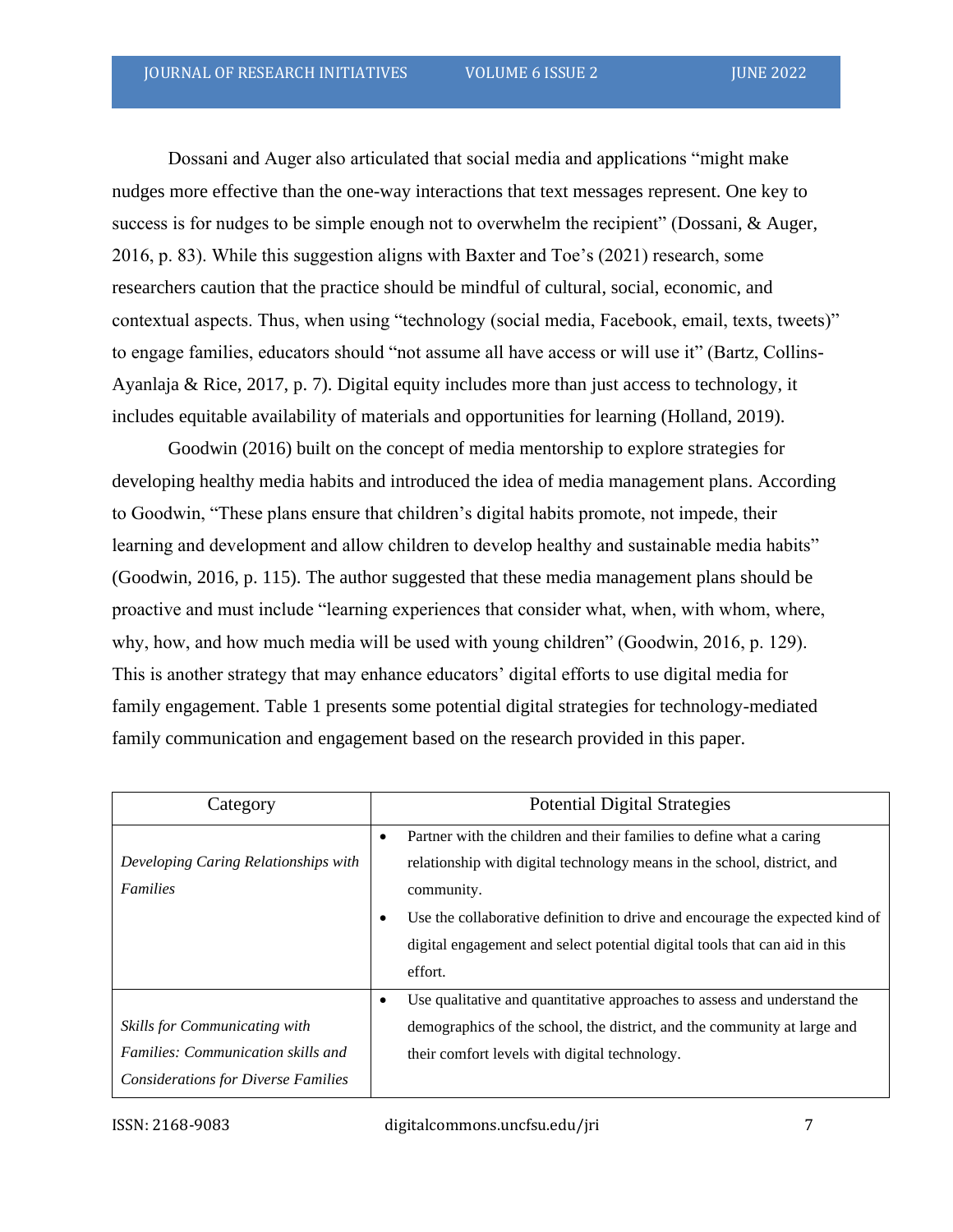|                                    | ٠         | Consider a "holistic approach to diversity" (Donahue, 2016) in selecting  |
|------------------------------------|-----------|---------------------------------------------------------------------------|
|                                    |           | digital tools. The selection of digital tools should be culturally and    |
|                                    |           | linguistically sensitive.                                                 |
|                                    | ٠         | "Keep messages short, clearly written, and aligned with standards"        |
|                                    |           | (Dossani, & Auger, 2016, p. 84).                                          |
|                                    | $\bullet$ | Consider the use of social media when appropriate.                        |
| Bringing the Classroom to the Home | $\bullet$ | Engage the learners as co-creators of communication.                      |
|                                    | $\bullet$ | "Incorporate content into the school day for alignment between the        |
|                                    |           | classroom and home activities" (Dossani, & Auger, 2016, p. 84).           |
|                                    | $\bullet$ | Consider a "Systems Framework" (Donahue, 2016) as one approach to start   |
| Being a Media Mentor to Parents    |           | the media engagement process.                                             |
|                                    | ٠         | Use the collaborative features of online learning management systems.     |
|                                    | ٠         | Use simplistic communication such as "electronic nudges" (Dossani, &      |
|                                    |           | Auger, 2016, p. 74) as a strategy to influence behaviors. According to    |
|                                    |           | Dossani and Auger, "one key for success is for nudges to be simple enough |
|                                    |           | so that they do not overwhelm the recipient" (p. 83).                     |
|                                    |           | "Provide a weekly tip on how to incorporate activities in the home"       |
|                                    |           | (Dossani, & Auger, 2016, p. 84).                                          |
|                                    |           |                                                                           |

*Table 1: Potential digital strategies for technology-mediated family communication*

#### **Discussion**

Educators must understand theories and research on family engagement with digital media to make informed decisions on the planning process of technology-infused communication. They must also consider internal and external factors, such as diversity and context, as such factors may impact how the educator should approach being a media mentor to families and bringing the classroom to the home. When selecting digital tools to drive family engagement, educators should ground their decisions on data-driven and data-informed approaches as they use available research and local data analysis to guide their efforts and select the best suitable strategies for their context.

Donahue (2016) wrote that "As educators think about and use technology tools to communicate and connect with parents, strengthen the home-school connection, and enhance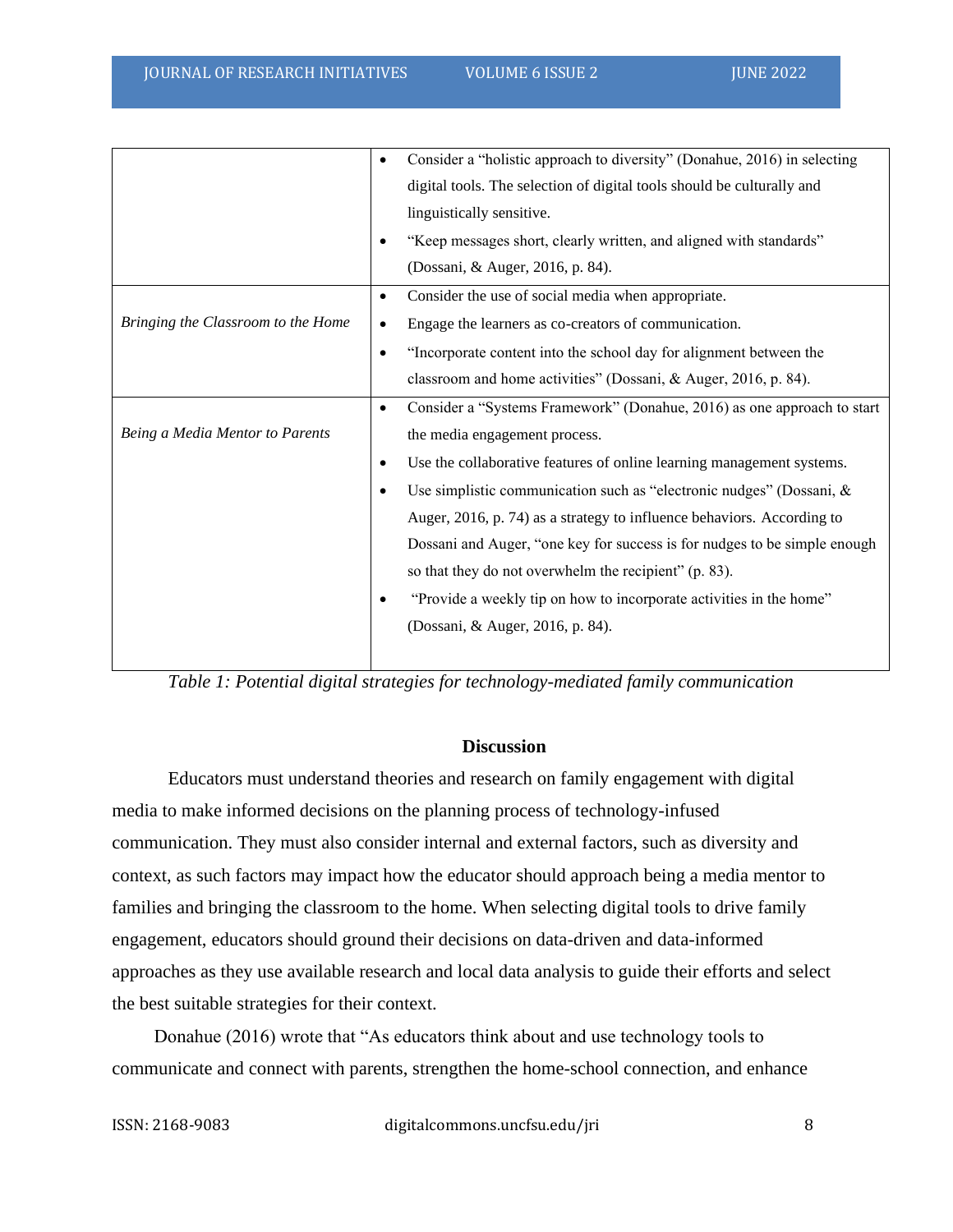family engagement, no one product or tool can effectively address all of these attributes. Instead of trying to address each attribute individually, there should be a holistic approach to diversity" (p. 22). There are several digital strategies for technology-mediated family communication and engagement. Developing caring relationships with families should be at the core of this effort. It is critical that educators define what caring relationships mean in their school, district, and community as they engage and/or collaborate with families using digital technology. As Lopez and colleagues (2016) eloquently articulated, "Digital media are tools rather than ends. As tools, they must be viewed in the wider context of an early childhood program's family engagement goals and organizational capacities to achieve them" (p. 70). Thus, educators must then use information from this context to select digital technology and apply practices that encourage family engagement based on a holistic approach to diversity. In a culturally responsive approach educators must consider the multicultural and human diversity that provides meaning to the participants when selecting digital media and the practices to be engaged.

Developing skills for communicating with families while considering diversity is also paramount for implementing successful digital strategies for technology-mediated family communication and engagement. To this end, it is important to select digital tools to support the school's population, and factors such as culture and language should be at the center of the selection process. It is also critical that educators assume mentorship roles and use strategies grounded on positive psychology to drive change and influence behaviors. Electronic "nudges" such as text messages, and when applicable, using apps to deliver curated recommendations may influence behaviors and encourage positive family engagement. As educators consider being media mentors to parents, they can bring the classroom to the home by involving children and the community in the process. They should also consider social media to engage the learners as co-creators of communication, but not assume that all families use or know how to use technology.

### **References**

Bartz, D., Collins-Ayanlaja, C., & Rice, P. (2017). African-American parents and effective parent involvement programs. *Schooling*, *8*(1), 1-9.

ISSN: 2168-9083 digitalcommons.uncfsu.edu/jri 9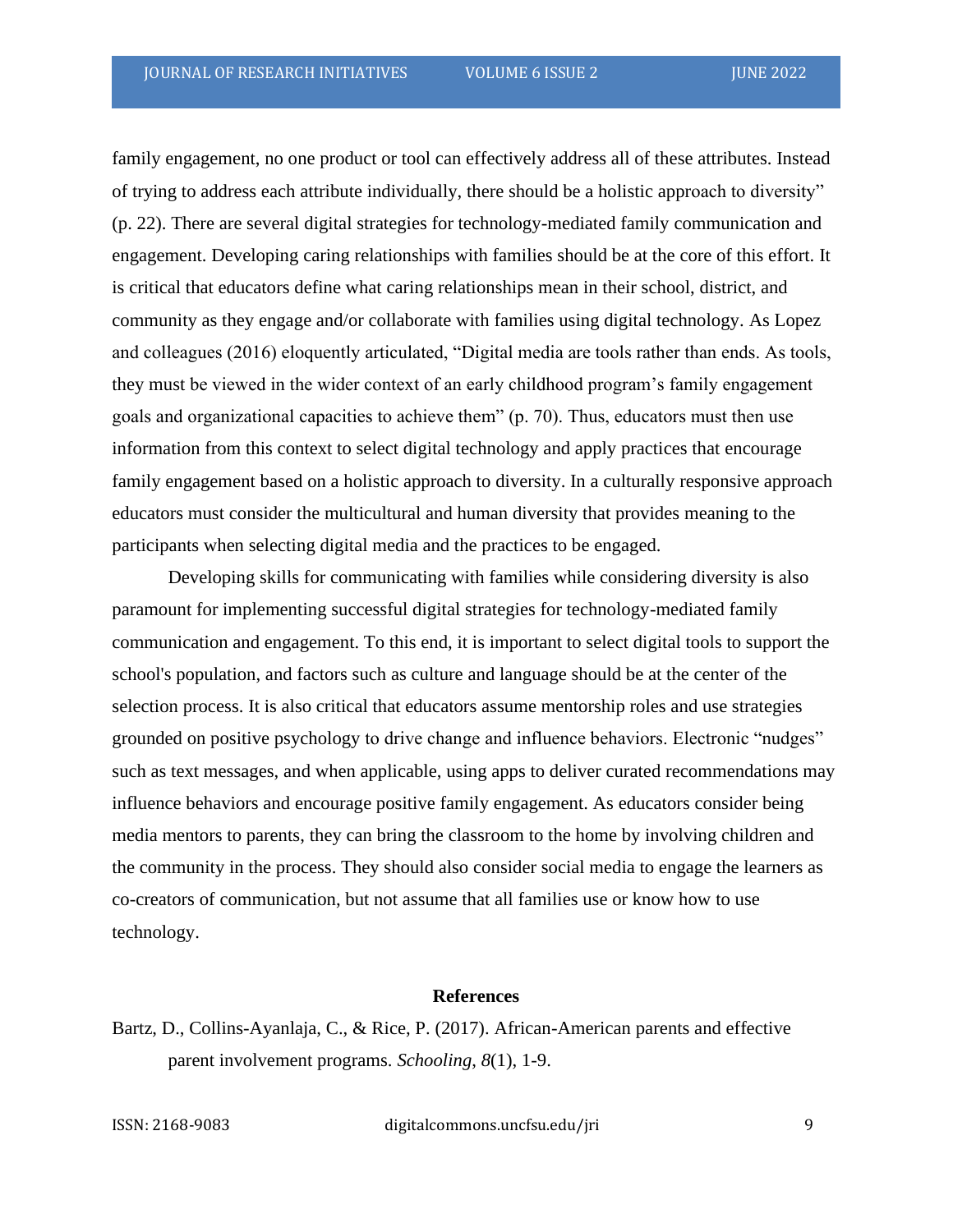- Baxter, G., & Toe, D. (2021). "Parents don't need to come to school to be engaged:" Teachers use of social media for family engagement. *Educational Action Research*, 1–23. https://doi.org/10.1080/09650792.2021.1930087
- Boberiene, L. V. (2013). Can policy facilitate human capital development? The critical role of student and family engagement in schools. *American Journal of Orthopsychiatry*, *83*(2- 3), 346–351. https://doi.org/10.1111/ajop.12041
- Burgess, W. K., & Anderson, J. (2020). Leveraging community partnerships to engage digitally foreign learners in response to COVID-19. *Middle Grades Review*, *6*(2). https://scholarworks.uvm.edu/mgreview/vol6/iss2/10
- Calabrese, N. M. (2006). Video technology: A vehicle for educators to enhance relationships with families. *Education*, *127*(1) 155-160.
- Charania, M. (2021). Family engagement reimagined: Innovations strengthening family-school connections to help students thrive. In *The Clayton Christensen Institute for Disruptive Innovation* (pp. 1–24). The Clayton Christensen Institute for Disruptive Innovation. https://www.christenseninstitute.org/wp-content/uploads/2021/09/Families-9.28.pdf
- Donohue, C. (2016). *Family Engagement in the Digital Age*. Routledge Taylor & Francis Group.
- Dossani, R., & Auger, A. (2016). Families, powered on: The power of nudges. In *Family Engagement in the Digital Age* (pp. 108-124). Routledge Taylor & Francis Group.
- Goodwin, K. (2016). Helping Children and Families Develop Healthy Media Habits. In *Family Engagement in the Digital Age* (pp. 149-168). Routledge Taylor & Francis Group.
- Guernsey, L., Clark, K., & Donohue, C. (2016). Three perspectives on family engagement. In C. Donohue (Ed.), *Family Engagement in the Digital Age: Early Childhood Educators as Media Mentors* (pp. 17–26). Routledge Taylor & Francis Group.
- Holland, B. (2019). Strategies for tackling digital equity. *Getting Smart, gettingsmart.com,* 29 December 2021.
- Kelty, N. E., & Wakabayashi, T. (2020). Family engagement in schools: Parent, educator, and community perspectives. *SAGE Open*, *10*(4), 215824402097302. https://doi.org/10.1177/2158244020973024